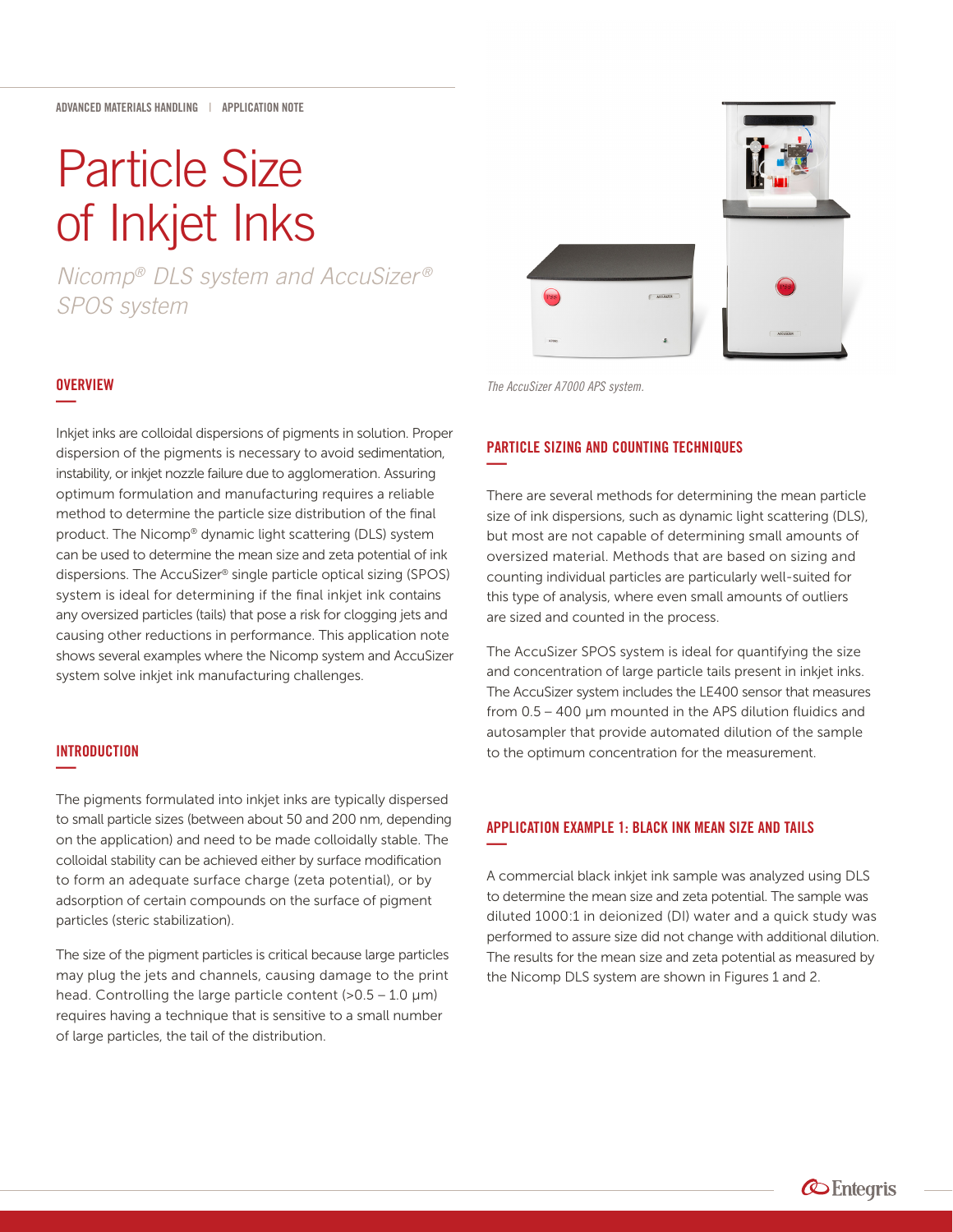

*Figure 1. Black ink intensity mean size = 127.49 nm by DLS.*



*Figure 2. Black ink zeta potential = -32.1 mV.*

The AccuSizer APS system was then used to quantify the large particle tail greater than 0.5 µm. The sample was measured by directly injecting 100 µL of prediluted 10:1 (D10) and 100:1 (D100) sample directly into the dilution vessel and using single-stage exponential dilution. This approach is useful when first studying unknown samples. Once the proper dilution ratio is determined the AccuSizer APS system can also operate using two-stage dilution to keep the count rate in an optimum range during the measurement. The results for the D10 and D100 samples are shown in Figure 3.

Notice the close agreement between the two dilutions, validating the ability of the AccuSizer instrument to accurately calculate back to the actual sample concentration.



*Figure 3. Black ink tail counts/mL vs. size for D10 and D100.*

### APPLICATION EXAMPLE 2: INK FILTRATION STUDY **—**

Filtering out the large particles can assure proper performance of the ink in the printer. Testing the ink using the AccuSizer SPOS system is the best method for determining the optimum filtration method. Commercially available magenta and yellow inkjet ink samples were tested before and after syringe filtration using the AccuSizer APS system. The results shown in Figure 4 show the particle counts/mL vs. size of the magenta ink sample before filtration, after two passes through a 0.8/0.2 µm two-stage syringe filter, and after one pass through a 0.02 µm filter.



*Figure 4. Magenta ink before and after filtration.*